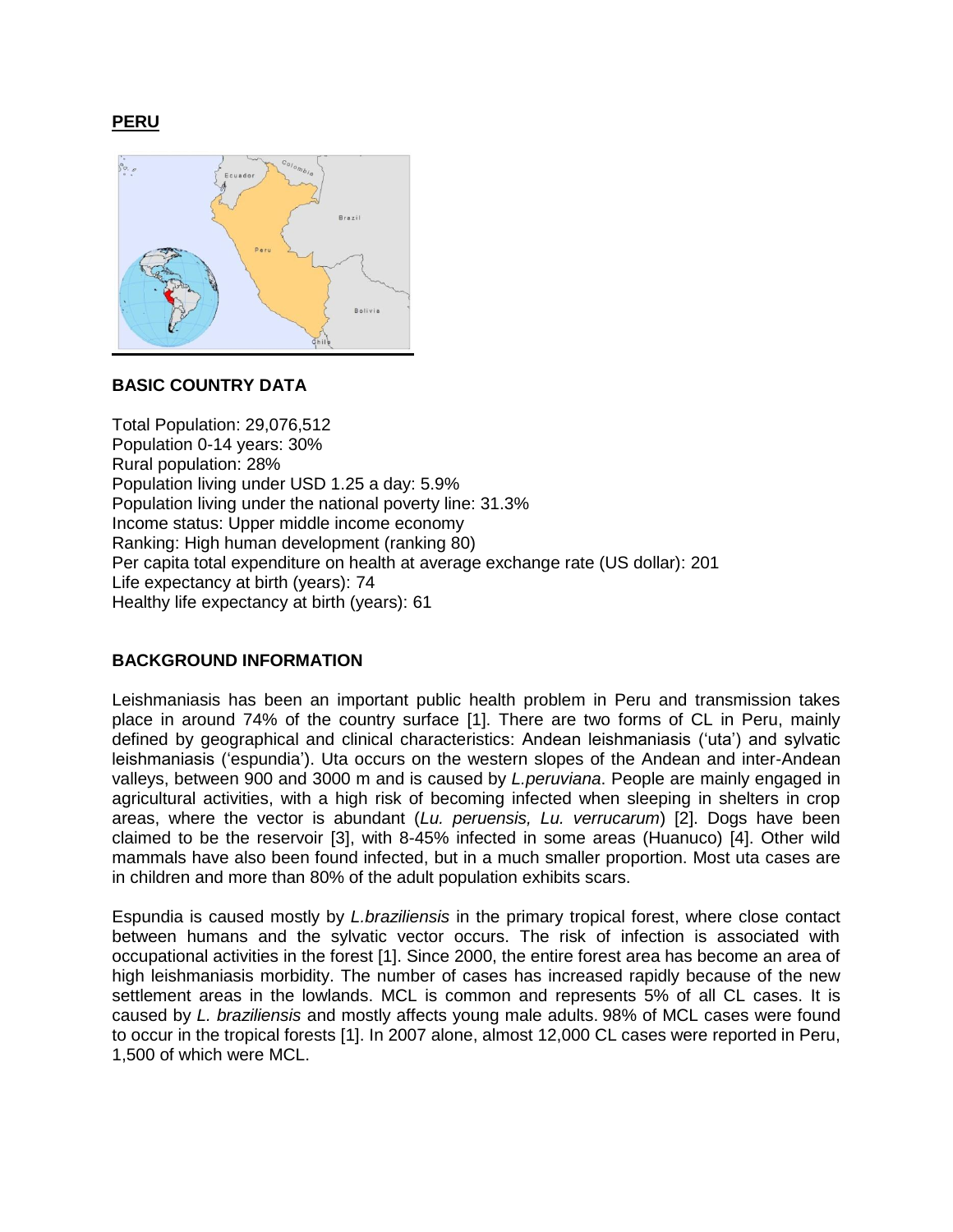Apart from *L braziliensis*, other species such as *L. amazonensis, L guyanensis* and *L. lainsoni* are also present, in a lesser degree, in the rainforest, with peculiar distributions [1]. DCL, probably due to *L. amazonensis,* was reported in northwestern Peru.

VL is unknown. There are very few reported cases of HIV/CL co-infection (estimated 0.0001%).

# **CONTROL**

A national leishmaniasis control program for CL has been in place since 1985, and notification of leishmaniasis is mandatory. Case detection is passive. There is no vector or reservoir control program, but insecticide spraying is done in places where many cases are reported and there is bednet distribution.

| Leishmania<br>species | <b>Clinical</b><br>form | <b>Vector species</b>                                | <b>Reservoirs</b>                                                         |
|-----------------------|-------------------------|------------------------------------------------------|---------------------------------------------------------------------------|
| L. peruviana          | ZCL, MCL                | Lu. peruensis,<br>Lu. verrucarum<br>Lu. ayacuchensis | Canis familiaris, Didelphis albiventris,<br>Phyllotis andinum, Akodon sp. |
| L. lainsoni           | <b>ZCL</b>              | Lu. ubiquitalis                                      | unknown                                                                   |
| L.amazonensis         | <b>ZCL</b>              | unknown                                              | unknown                                                                   |
| L. guyanensis         | ZCL MCL                 | unknown                                              | unknown                                                                   |
| L. braziliensis       | ZCL MCL<br><b>DCL</b>   | Lu. tejadai, Lu. pescei                              | unknown                                                                   |

### **PARASITOLOGICAL INFORMATION**

# **MAPS AND TRENDS**

# **Cutaneous leishmaniasis**

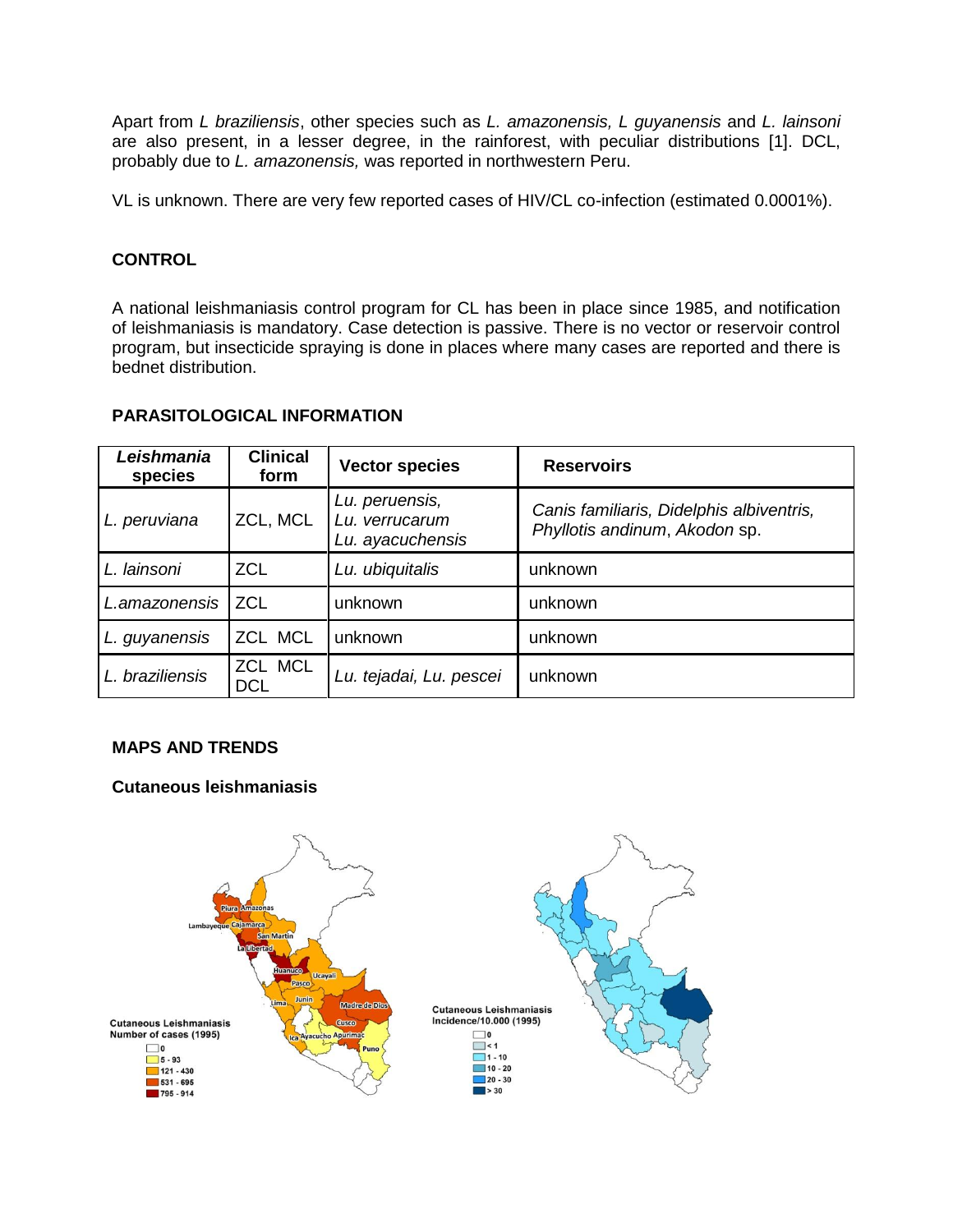## **Mucotaneous leishmaniasis**



**Cutaneous leishmaniasis trend**



### **Mucocutaneous leishmaniasis trend**

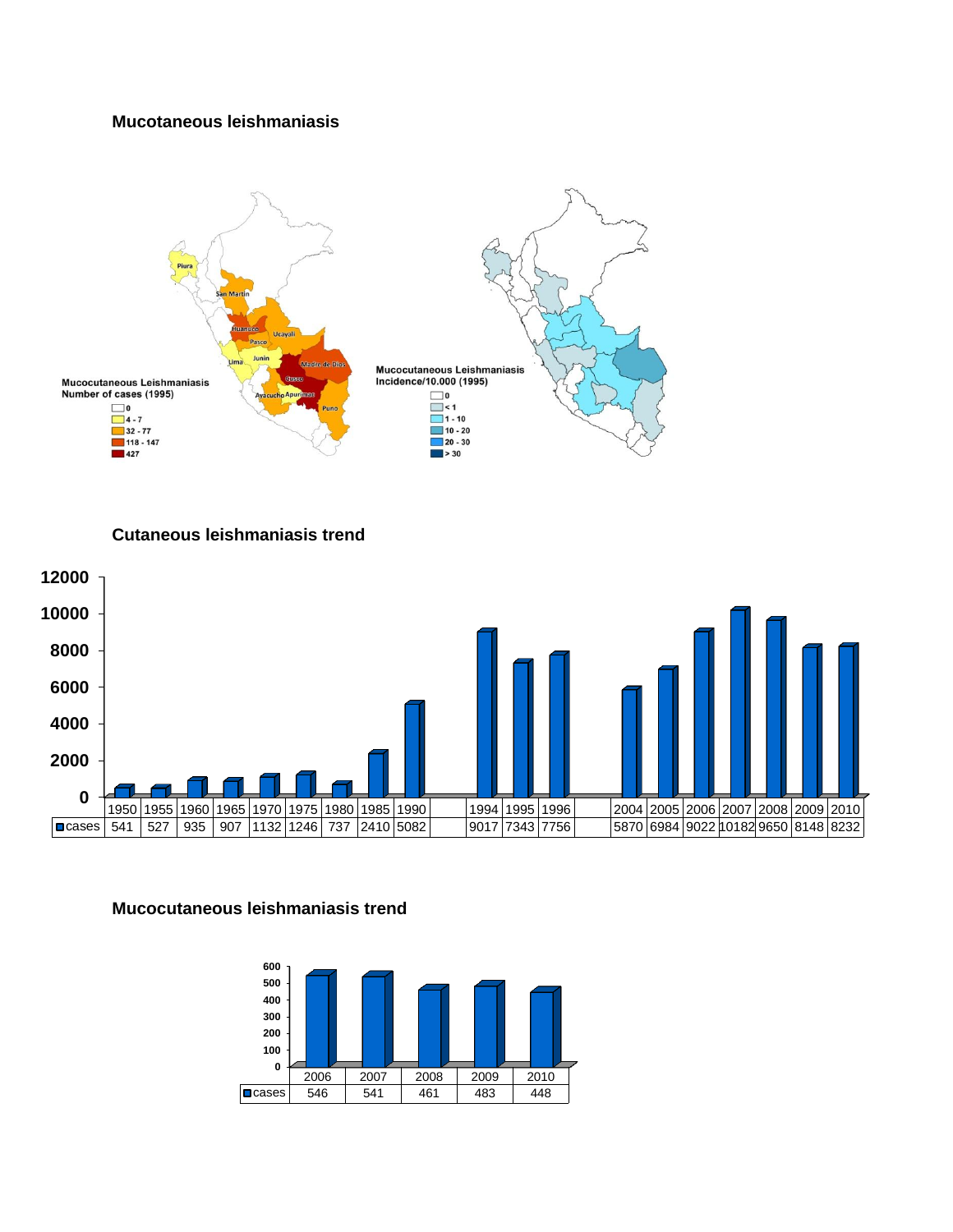## **DIAGNOSIS, TREATMENT**

### **Diagnosis**

CL: on clinical grounds, confirmation by microscopic examination of skin lesion sample.

### **Treatment**

CL: antimonials 20 mg Sb<sup>y</sup>/kg/day. Cure rate is 100%. Second line treatment is with Amphotericin B, 1 mg/kg/day until a total dose of 3 g is reached.

# **ACCESS TO CARE**

Care of leishmaniasis is provided for free. The government purchased generic SSG from India and China and treatment and diagnosis is provided at outreach level. An unknown percentage of people uses the private sector for treatment of CL. Access to treatment is poor. There is a lack of awareness of the serious nature of the disease and patients often first seek care from traditional healers. Patients live in very remote areas with no health facilities and no transport and suffer major economic loss when they spend time away from home. Often, there is also a shortage of drugs at health facilities.

## **DRUG ACCESS**

Sodium stibogluconate and amphotericin B are included in the National Essential Drug List. Meglumine antimoniate (Glucantime, Sanofi) is sold in private pharmacies. One vial of Glucantime costs 7 USD, leading to a treatment cost of 77 USD for intralesional treatment.

### **SOURCES OF INFORMATION**

- Dr Yeni Otilia Herrera Hurtado. Ministerio de Salud, Perú.
- Dr. Abelardo Tejada Valencia. Instituto de Medicina Tropical "Daniel A. Carrión". Universidad Nacional Mayor de San Marcos, Lima. *Leishmaniasis en la Región de las Américas. Reunión de coordinadores de Programa Nacional de Leishmaniasis. OPS/OMS. Medellín, Colombia. 4-6 junio 2008.*

1. Lucas CM, Franke ED, Cachay MI, Tejada A, Cruz ME, et al (1998). [Geographic distribution](http://www.ncbi.nlm.nih.gov/pubmed/9715953)  [and clinical description of leishmaniasis cases in Peru.](http://www.ncbi.nlm.nih.gov/pubmed/9715953) Am J Trop Med Hyg 59(2):312-7.

2. Davies CR, Llanos-Cuentas EA, Campos P, Monge J, Villaseca P et al (1997). [Cutaneous](http://www.ncbi.nlm.nih.gov/pubmed/9063368)  [leishmaniasis in the Peruvian Andes: risk factors identified from a village cohort study.](http://www.ncbi.nlm.nih.gov/pubmed/9063368) Am J Trop Med Hyg 56(1):85-95.

3. Llanos-Cuentas EA, Roncal N, Villaseca P, Paz L, Ogusuku E et al (1999). [Natural infections](http://www.ncbi.nlm.nih.gov/pubmed/10492779)  [of Leishmania peruviana in animals in the Peruvian Andes.](http://www.ncbi.nlm.nih.gov/pubmed/10492779) Trans R Soc Trop Med Hyg 93(1):15-20.